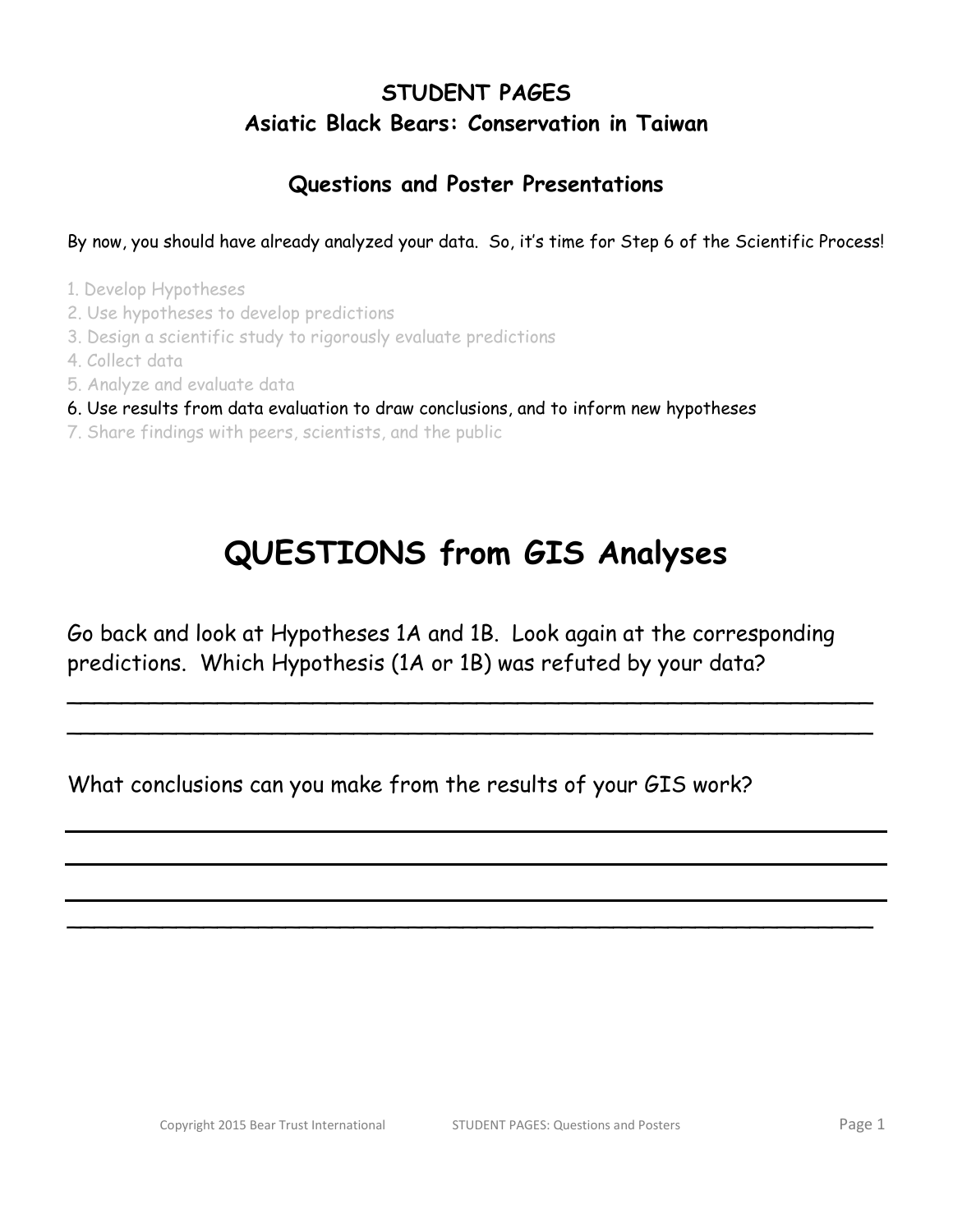Why do you think some bears went outside Yushan National Park? (Hint: do you think bears would have stayed inside the Park if all resources they need to survive and reproduce were within the Park?)

\_\_\_\_\_\_\_\_\_\_\_\_\_\_\_\_\_\_\_\_\_\_\_\_\_\_\_\_\_\_\_\_\_\_\_\_\_\_\_\_\_\_\_\_\_\_\_\_\_\_\_\_\_\_\_\_\_\_\_

\_\_\_\_\_\_\_\_\_\_\_\_\_\_\_\_\_\_\_\_\_\_\_\_\_\_\_\_\_\_\_\_\_\_\_\_\_\_\_\_\_\_\_\_\_\_\_\_\_\_\_\_\_\_\_\_\_\_\_

\_\_\_\_\_\_\_\_\_\_\_\_\_\_\_\_\_\_\_\_\_\_\_\_\_\_\_\_\_\_\_\_\_\_\_\_\_\_\_\_\_\_\_\_\_\_\_\_\_\_\_\_\_\_\_\_\_\_\_

\_\_\_\_\_\_\_\_\_\_\_\_\_\_\_\_\_\_\_\_\_\_\_\_\_\_\_\_\_\_\_\_\_\_\_\_\_\_\_\_\_\_\_\_\_\_\_\_\_\_\_\_\_\_\_\_\_\_\_

We know that the sample size of collared bears was small relative to many studies done on bears in the US and in Europe. Do you think that the small sample size affects our confidence level in results regarding Hypothesis 1? Why or why not?

What other information would be good to collect about these wild bears to understand how this population is doing?

\_\_\_\_\_\_\_\_\_\_\_\_\_\_\_\_\_\_\_\_\_\_\_\_\_\_\_\_\_\_\_\_\_\_\_\_\_\_\_\_\_\_\_\_\_\_\_\_\_\_\_\_\_\_\_\_\_\_\_

\_\_\_\_\_\_\_\_\_\_\_\_\_\_\_\_\_\_\_\_\_\_\_\_\_\_\_\_\_\_\_\_\_\_\_\_\_\_\_\_\_\_\_\_\_\_\_\_\_\_\_\_\_\_\_\_\_\_\_

\_\_\_\_\_\_\_\_\_\_\_\_\_\_\_\_\_\_\_\_\_\_\_\_\_\_\_\_\_\_\_\_\_\_\_\_\_\_\_\_\_\_\_\_\_\_\_\_\_\_\_\_\_\_\_\_\_\_\_

\_\_\_\_\_\_\_\_\_\_\_\_\_\_\_\_\_\_\_\_\_\_\_\_\_\_\_\_\_\_\_\_\_\_\_\_\_\_\_\_\_\_\_\_\_\_\_\_\_\_\_\_\_\_\_\_\_\_\_

\_\_\_\_\_\_\_\_\_\_\_\_\_\_\_\_\_\_\_\_\_\_\_\_\_\_\_\_\_\_\_\_\_\_\_\_\_\_\_\_\_\_\_\_\_\_\_\_\_\_\_\_\_\_\_\_\_\_\_

 $\overline{\phantom{a}}$ 

\_\_\_\_\_\_\_\_\_\_\_\_\_\_\_\_\_\_\_\_\_\_\_\_\_\_\_\_\_\_\_\_\_\_\_\_\_\_\_\_\_\_\_\_\_\_\_\_\_\_\_\_\_\_\_\_\_\_\_

\_\_\_\_\_\_\_\_\_\_\_\_\_\_\_\_\_\_\_\_\_\_\_\_\_\_\_\_\_\_\_\_\_\_\_\_\_\_\_\_\_\_\_\_\_\_\_\_\_\_\_\_\_\_\_\_\_\_\_

How do Science and Conservation differ?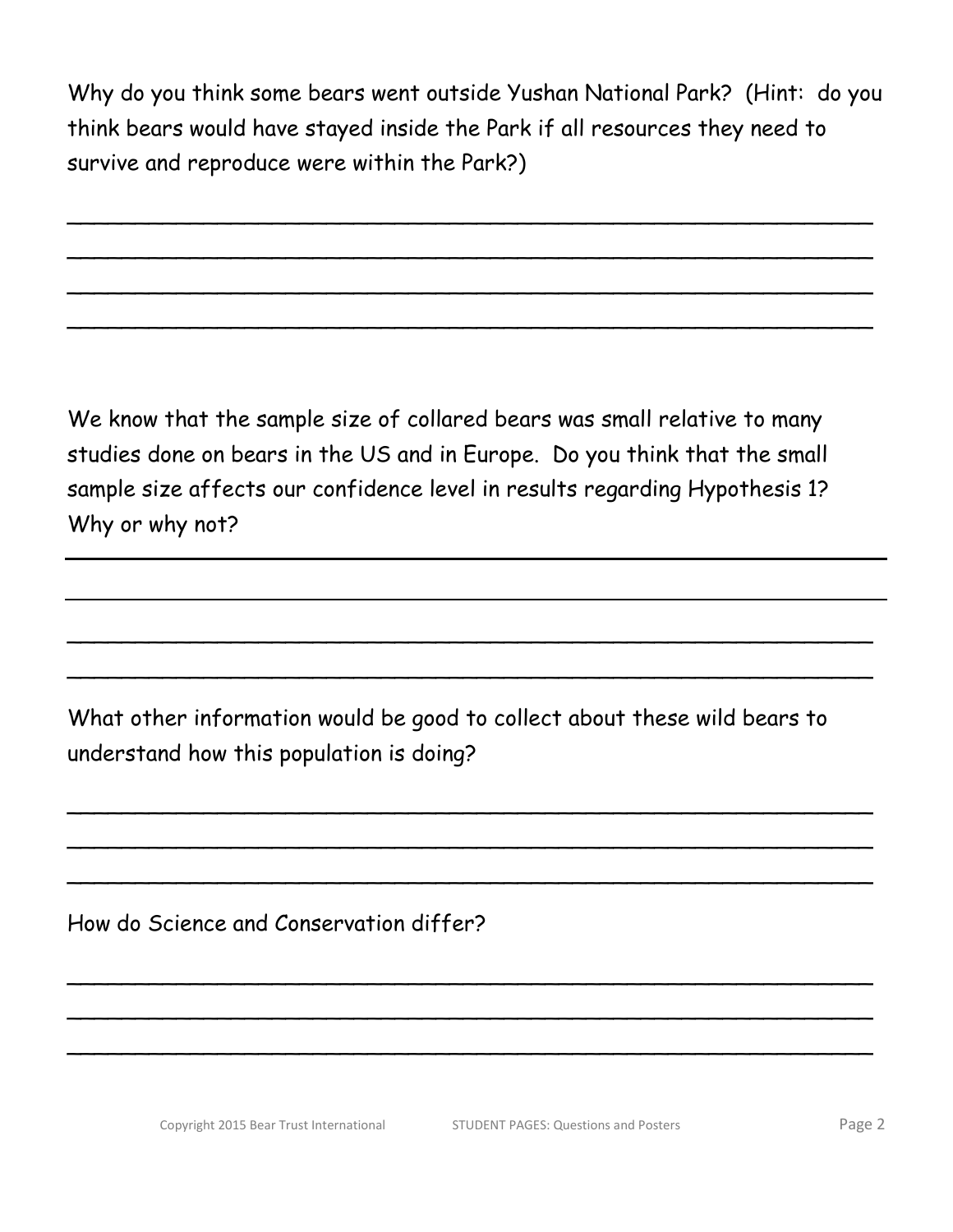## **OTHER QUESTIONS about GIS Analyses**

Asiatic Black Bear Distribution

| 1. Name at least four countries in which Asiatic black bears have gone extinct.                                                                                        |
|------------------------------------------------------------------------------------------------------------------------------------------------------------------------|
|                                                                                                                                                                        |
| 2. Make the Yushan National Park layer visible and Zoom to it. What does the Asiatic<br>Black Bear distribution data tell you about the bears in Yushan National Park? |
|                                                                                                                                                                        |
|                                                                                                                                                                        |
| <b>Yushan National Park</b>                                                                                                                                            |
| 1. What is the perimeter of the park in miles and in kms?                                                                                                              |
| 2. What is the area of the park in miles and in kms?                                                                                                                   |
| 3. How many roads enter Yushan National                                                                                                                                |

- Park?\_\_\_\_\_\_\_\_\_\_\_\_\_\_\_\_\_\_\_\_\_\_\_\_\_\_\_\_\_\_\_\_\_\_\_\_\_\_\_\_\_\_\_\_\_\_\_\_\_\_\_\_\_\_
- 4. How many trails are in Yushan National Park? \_\_\_\_\_\_\_\_\_\_\_\_\_\_\_\_\_\_\_\_\_\_\_\_\_\_\_\_\_\_\_\_\_\_\_\_\_\_\_\_\_\_\_\_\_\_\_\_\_\_\_\_\_\_
- 5. How many rivers and streams are in the Park?

 $\sim$  0.000  $\sim$  0.000  $\sim$  0.000  $\sim$  0.000  $\sim$  0.000  $\sim$  0.000  $\sim$  0.000  $\sim$  0.000  $\sim$  0.000  $\sim$  0.000  $\sim$  0.000  $\sim$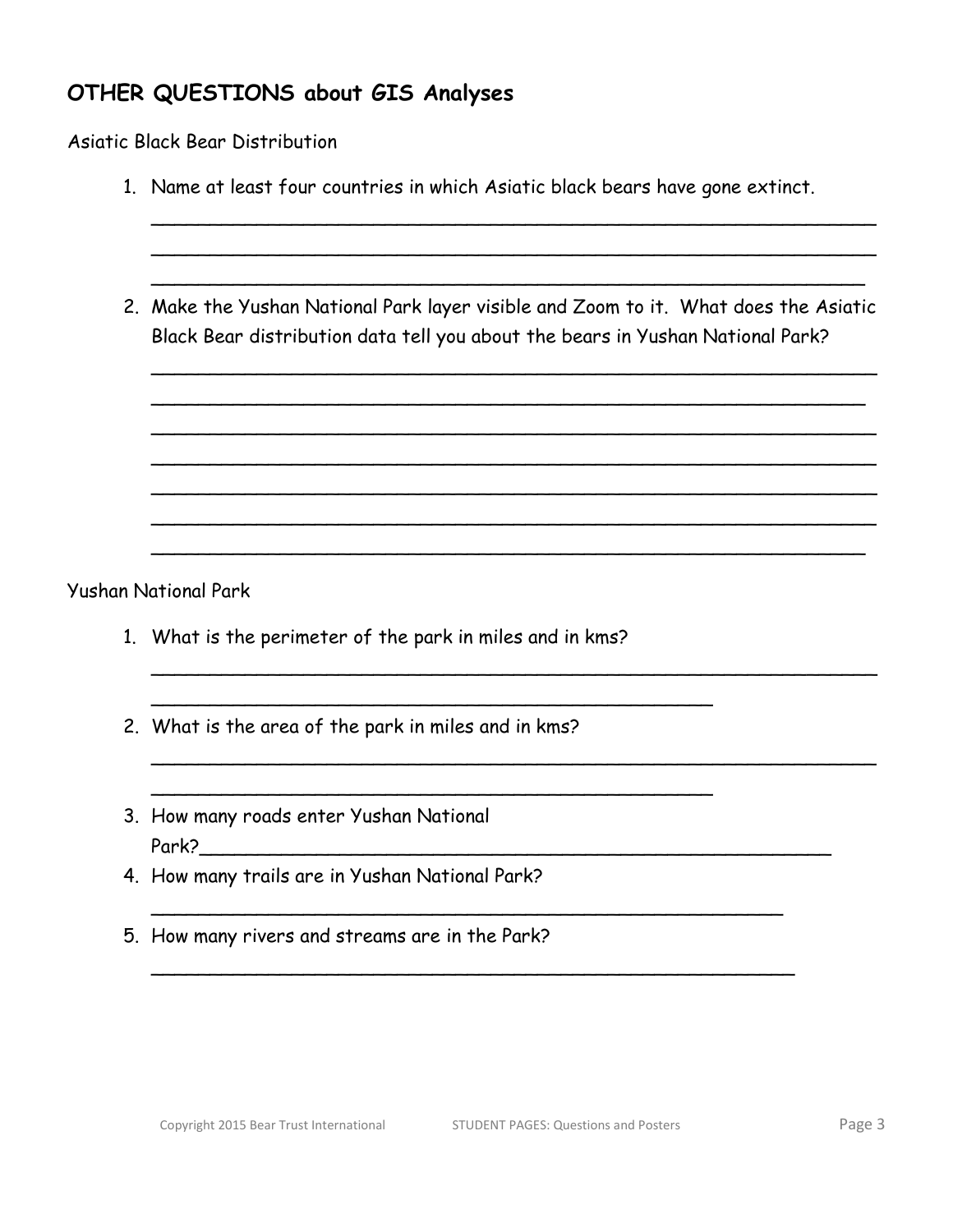#### Elevation

|  |  | 6. What are the elevation ranges for the N23E120.hgt and N23E121.hgt layers? |  |
|--|--|------------------------------------------------------------------------------|--|
|  |  |                                                                              |  |

N23E120.hgt: lowest elevation= \_\_\_\_\_\_highest elevation = \_\_\_\_\_\_\_\_\_\_\_

N23E121.hgt: lowest elevation= \_\_\_\_\_\_ highest elevation = \_\_\_\_\_\_\_\_\_\_

#### Bear Data

1. What was the number of location points for each bear?

| FA7             |  |
|-----------------|--|
| <b>MA11</b>     |  |
| MA13            |  |
| MA8             |  |
| MS <sub>6</sub> |  |

2. What is the area of each bears home range in  $km^2$ ?

| FA7         |  |  |
|-------------|--|--|
| <b>MA11</b> |  |  |
| <b>MA13</b> |  |  |
| MA8         |  |  |
| <b>MS6</b>  |  |  |

3. Which bear/s left Yushan National Park?

#### 4. WHEN did the bear/s leave the Park? (spring, summer, fall?)

\_\_\_\_\_\_\_\_\_\_\_\_\_\_\_\_\_\_\_\_\_\_\_\_\_\_\_\_\_\_\_\_\_\_\_\_\_\_\_\_\_

\_\_\_\_\_\_\_\_\_\_\_\_\_\_\_\_\_\_\_\_\_\_\_\_\_\_\_\_\_\_\_\_\_\_\_\_\_\_\_\_

\_\_\_\_\_\_\_\_\_\_\_\_\_\_\_\_\_\_\_\_\_\_\_\_\_\_\_\_\_\_\_\_\_\_\_\_\_\_\_\_\_\_\_\_\_\_\_\_\_\_\_\_\_\_\_\_\_\_\_\_\_\_  $\sim$  . The contract of the contract of the contract of the contract of the contract of the contract of the contract of

\_\_\_\_\_\_\_\_\_\_\_\_\_\_\_\_\_\_\_\_\_\_\_\_\_\_\_\_\_\_\_\_\_\_\_\_\_\_\_\_\_\_\_\_\_\_\_\_\_\_\_\_\_\_\_\_\_\_\_\_\_\_  $\sim$  . The contract of the contract of the contract of the contract of the contract of the contract of the contract of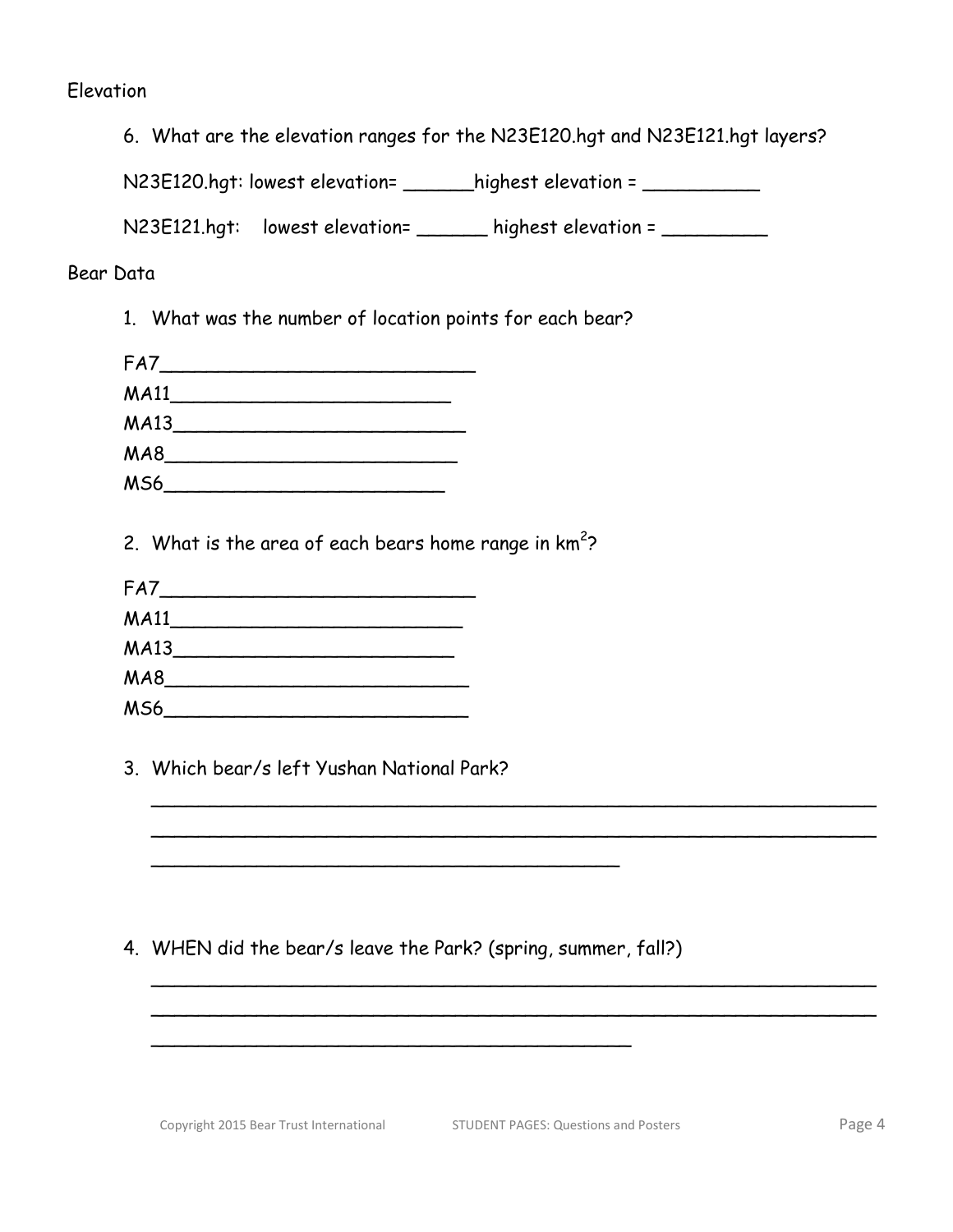5. Open the data file for each bear individually (not the home range file). For each bear, find the 2 location data points that are the furthest apart and measure this distance in km. Write that distance for each bear in the spaces below:

| FA7             |  |  |
|-----------------|--|--|
| <b>MA11</b>     |  |  |
| <b>MA13</b>     |  |  |
| MA <sub>8</sub> |  |  |
| <b>MS6</b>      |  |  |

The greatest distance across Yushan National Park is about 44 km. If a wild bear (that was not collared and part of this study) liked to hang out in the middle on Yushan National Park where it is most remote, is this bear necessarily safe? Why or why not?

# **QUESTIONS from Habitat Use Analyses**

Go back and look at Hypotheses 2A and 2B. Look again at the corresponding predictions. Which Hypothesis (2A or 2B) was refuted by your data?

\_\_\_\_\_\_\_\_\_\_\_\_\_\_\_\_\_\_\_\_\_\_\_\_\_\_\_\_\_\_\_\_\_\_\_\_\_\_\_\_\_\_\_\_\_\_\_\_\_\_\_\_\_\_\_\_\_\_\_ \_\_\_\_\_\_\_\_\_\_\_\_\_\_\_\_\_\_\_\_\_\_\_\_\_\_\_\_\_\_\_\_\_\_\_\_\_\_\_\_\_\_\_\_\_\_\_\_\_\_\_\_\_\_\_\_\_\_\_

\_\_\_\_\_\_\_\_\_\_\_\_\_\_\_\_\_\_\_\_\_\_\_\_\_\_\_\_\_\_\_\_\_\_\_\_\_\_\_\_\_\_\_\_\_\_\_\_\_\_\_\_\_\_\_\_\_\_\_

What conclusions can you make draw from the results of your Habitat Use analyses?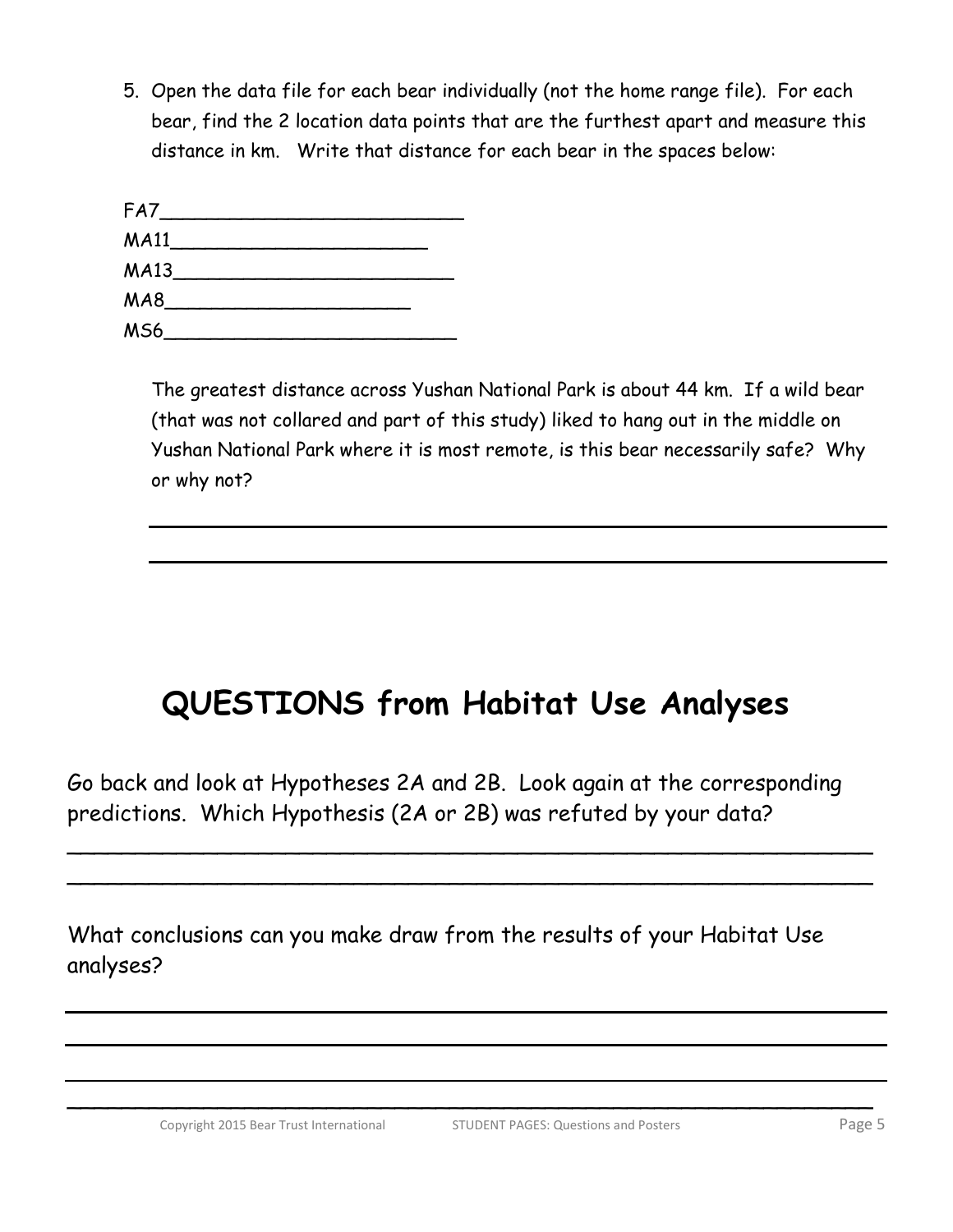More questions:

- 1. Based on your HABITAT USE analyses, which elevation zone/s did bears use the most in Fall?
- $\sim$  . The contract of the contract of the contract of the contract of the contract of the contract of the contract of 2. Did this result make sense, based on the plant species available in this zone? Explain.

\_\_\_\_\_\_\_\_\_\_\_\_\_\_\_\_\_\_\_\_\_\_\_\_\_\_\_\_\_\_\_\_\_\_\_\_\_\_\_\_\_\_\_\_\_\_\_\_\_\_\_\_\_\_\_\_\_\_\_\_\_\_\_\_\_ \_\_\_\_\_\_\_\_\_\_\_\_\_\_\_\_\_\_\_\_\_\_\_\_\_\_\_\_\_\_\_\_\_\_\_\_\_\_\_\_\_\_\_\_\_\_\_\_\_\_\_\_\_\_\_\_\_\_\_\_\_\_\_\_\_ \_\_\_\_\_\_\_\_\_\_\_\_\_\_\_\_\_\_\_\_\_\_\_\_\_\_\_\_\_\_\_\_\_\_\_\_\_\_\_\_\_\_\_\_\_\_\_\_\_\_\_\_\_\_\_\_\_\_\_\_\_\_\_\_\_

- 3. Which elevation zone/s did bears use the most in Summer?
- 4. Did this result make sense, based on plant species available in this zone? Explain

 $\sim$  . The contract of the contract of the contract of the contract of the contract of the contract of the contract of

\_\_\_\_\_\_\_\_\_\_\_\_\_\_\_\_\_\_\_\_\_\_\_\_\_\_\_\_\_\_\_\_\_\_\_\_\_\_\_\_\_\_\_\_\_\_\_\_\_\_\_\_\_\_\_\_\_\_\_\_\_\_\_\_\_ \_\_\_\_\_\_\_\_\_\_\_\_\_\_\_\_\_\_\_\_\_\_\_\_\_\_\_\_\_\_\_\_\_\_\_\_\_\_\_\_\_\_\_\_\_\_\_\_\_\_\_\_\_\_\_\_\_\_\_\_\_\_\_\_\_

\_\_\_\_\_\_\_\_\_\_\_\_\_\_\_\_\_\_\_\_\_\_\_\_\_\_\_\_\_\_\_\_\_\_\_\_\_\_\_\_\_\_\_\_\_\_\_\_\_\_\_\_\_\_\_\_\_\_\_\_\_\_\_\_\_ \_\_\_\_\_\_\_\_\_\_\_\_\_\_\_\_\_\_\_\_\_\_\_\_\_\_\_\_\_\_\_\_\_\_\_\_\_\_\_\_\_\_\_\_\_\_\_\_\_\_\_\_\_\_\_\_\_\_\_\_\_\_\_\_\_ \_\_\_\_\_\_\_\_\_\_\_\_\_\_\_\_\_\_\_\_\_\_\_\_\_\_\_\_\_\_\_\_\_\_\_\_\_\_\_\_\_\_\_\_\_\_\_\_\_\_\_\_\_\_\_\_\_\_\_\_\_\_\_\_\_

\_\_\_\_\_\_\_\_\_\_\_\_\_\_\_\_\_\_\_\_\_\_\_\_\_\_\_\_\_\_\_\_\_\_\_\_\_\_\_\_\_\_\_\_\_\_\_\_\_\_\_\_\_\_\_\_\_\_\_\_\_\_\_

- 5. Which elevation zone/s did bears use the most during Spring?
- 6. Did this result make sense, based on plant species available in this zone? Explain

 $\sim$  . The contract of the contract of the contract of the contract of the contract of the contract of the contract of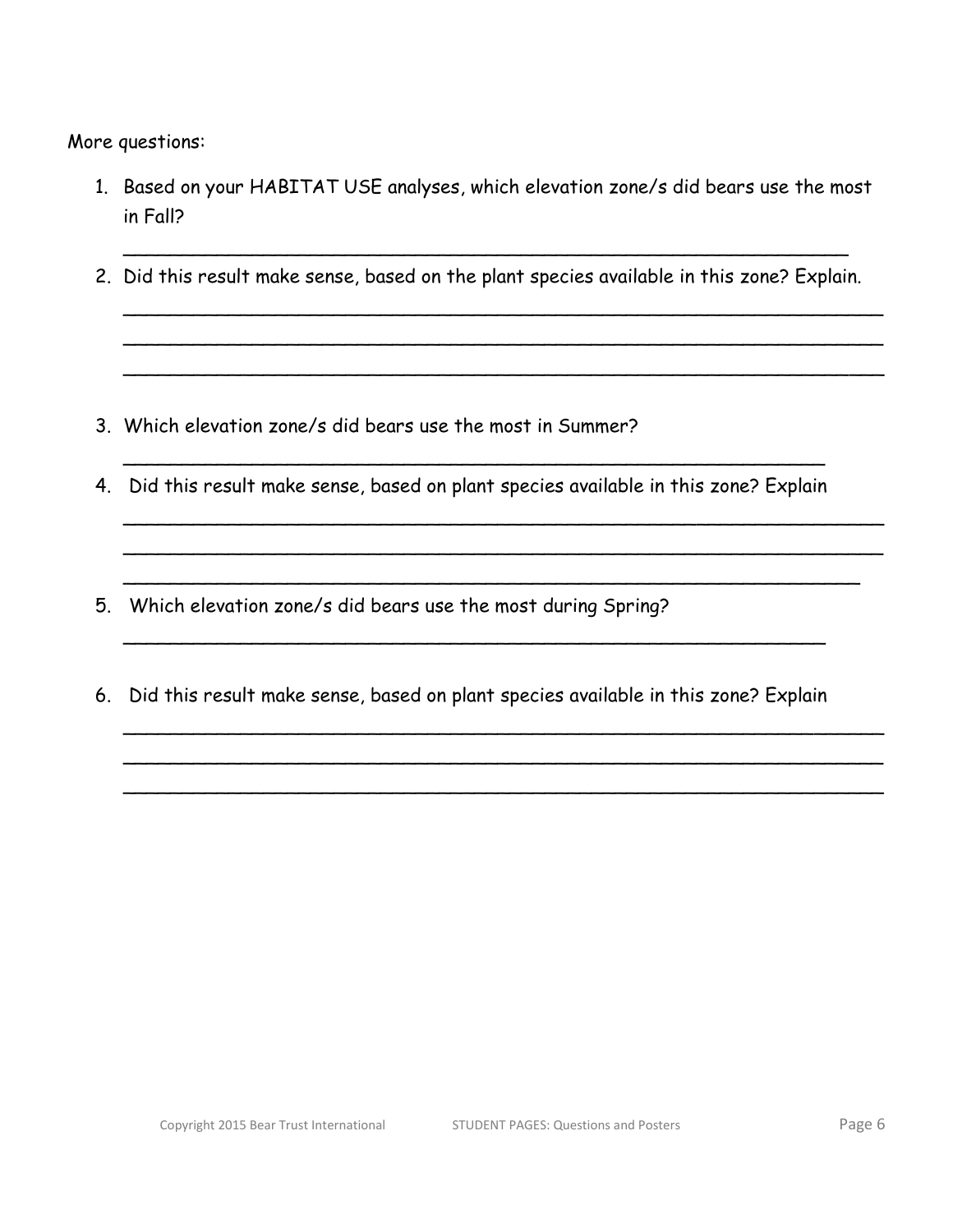7. Based on your HABITAT SELECTION analyses, fill in the Ivlev's Index value for each elevation zone below:

- 8. Which elevation zones were selected by the Formosan black bears?
- 9. Which elevation zones were avoided by the Formosan black bears?
- 10. Which elevation zones were neither selected nor avoided by the Formosan black bears?

\_\_\_\_\_\_\_\_\_\_\_\_\_\_\_\_\_\_\_\_\_\_\_\_\_\_\_\_\_\_\_\_\_\_\_\_\_\_\_\_\_\_\_\_\_\_\_\_\_\_\_\_\_\_\_\_\_\_\_\_\_\_\_\_\_ \_\_\_\_\_\_\_\_\_\_\_\_\_\_\_\_\_\_\_\_\_\_\_\_\_\_\_\_\_\_\_\_\_\_\_\_\_\_\_\_\_\_\_\_\_\_\_\_\_\_\_\_\_\_\_\_\_\_\_\_\_\_\_\_\_ \_\_\_\_\_\_\_\_\_\_\_\_\_\_\_\_\_\_\_\_\_\_\_\_\_\_\_\_\_\_\_\_\_\_\_\_\_\_\_\_\_\_\_\_\_\_\_\_\_\_\_\_\_\_\_\_\_\_\_\_\_\_\_\_\_

\_\_\_\_\_\_\_\_\_\_\_\_\_\_\_\_\_\_\_\_\_\_\_\_\_\_\_\_\_\_\_\_\_\_\_\_\_\_\_\_\_\_\_\_\_\_\_\_\_\_\_\_\_\_\_\_\_\_\_\_\_\_\_\_\_ \_\_\_\_\_\_\_\_\_\_\_\_\_\_\_\_\_\_\_\_\_\_\_\_\_\_\_\_\_\_\_\_\_\_\_\_\_\_\_\_\_\_\_\_\_\_\_\_\_\_\_\_\_\_\_\_\_\_\_\_\_\_\_\_\_ \_\_\_\_\_\_\_\_\_\_\_\_\_\_\_\_\_\_\_\_\_\_\_\_\_\_\_\_\_\_\_\_\_\_\_\_\_\_\_\_\_\_\_\_\_\_\_\_\_\_\_\_\_\_\_\_\_\_\_\_\_\_\_\_\_

\_\_\_\_\_\_\_\_\_\_\_\_\_\_\_\_\_\_\_\_\_\_\_\_\_\_\_\_\_\_\_\_\_\_\_\_\_\_\_\_\_\_\_\_\_\_\_\_\_\_\_\_\_\_\_\_\_\_\_\_\_\_\_\_\_ \_\_\_\_\_\_\_\_\_\_\_\_\_\_\_\_\_\_\_\_\_\_\_\_\_\_\_\_\_\_\_\_\_\_\_\_\_\_\_\_\_\_\_\_\_\_\_\_\_\_\_\_\_\_\_\_\_\_\_\_\_\_\_\_\_ \_\_\_\_\_\_\_\_\_\_\_\_\_\_\_\_\_\_\_\_\_\_\_\_\_\_\_\_\_\_\_\_\_\_\_\_\_\_\_\_\_\_\_\_\_\_\_\_\_\_\_\_\_\_\_\_\_\_\_\_\_\_\_\_\_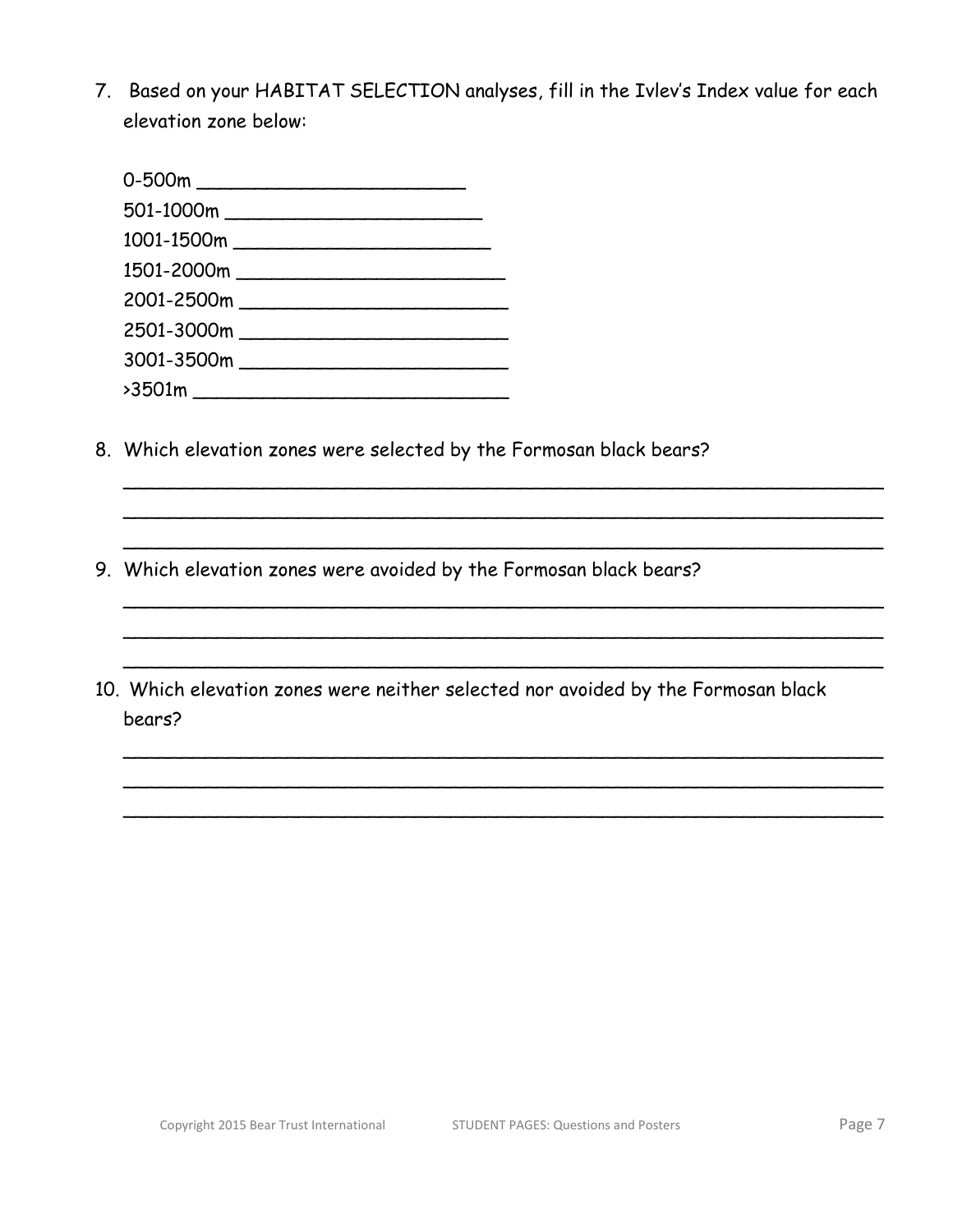- 11. Go back and look at your answer to question 1 under the Bears section (what was the number of locations for each bear?). When we estimate habitat selection by wild animals, we collar some animals from the population. The animals we collar are considered a **sample** of the **population** of animals.
	- a. Do you think that the number of collared bears you evaluated (5 bears) was large enough to represent the population of bears in Yushan National Park? Why or why not?

\_\_\_\_\_\_\_\_\_\_\_\_\_\_\_\_\_\_\_\_\_\_\_\_\_\_\_\_\_\_\_\_\_\_\_\_\_\_\_\_\_\_\_\_\_\_\_\_\_\_\_\_\_\_\_\_\_\_\_\_  $\sim$  . The contract of the contract of the contract of the contract of the contract of the contract of the contract of  $\sim$  . The contract of the contract of the contract of the contract of the contract of the contract of the contract of

b. Do you think the number of locations for each bear was large enough to represent how each bear used the area in and outside of Yushan National Park? Why or why not?

\_\_\_\_\_\_\_\_\_\_\_\_\_\_\_\_\_\_\_\_\_\_\_\_\_\_\_\_\_\_\_\_\_\_\_\_\_\_\_\_\_\_\_\_\_\_\_\_\_\_\_\_\_\_\_\_\_\_\_\_\_\_\_\_\_ \_\_\_\_\_\_\_\_\_\_\_\_\_\_\_\_\_\_\_\_\_\_\_\_\_\_\_\_\_\_\_\_\_\_\_\_\_\_\_\_\_\_\_\_\_\_\_\_\_\_\_\_\_\_\_\_\_\_\_\_\_\_\_\_\_ \_\_\_\_\_\_\_\_\_\_\_\_\_\_\_\_\_\_\_\_\_\_\_\_\_\_\_\_\_\_\_\_\_\_\_\_\_\_\_\_\_\_\_\_\_\_\_\_\_\_\_\_\_\_\_\_\_\_\_\_\_\_\_\_\_ \_\_\_\_\_\_\_\_\_\_\_\_\_\_\_\_\_\_\_\_\_\_\_\_\_\_\_\_\_\_\_\_\_\_\_\_\_\_\_\_\_\_\_\_\_\_\_\_\_\_\_\_\_\_\_\_\_\_\_\_\_\_\_\_\_ \_\_\_\_\_\_\_\_\_\_\_\_\_\_\_\_\_\_\_\_\_\_\_\_\_\_\_\_\_\_\_\_\_\_\_\_\_\_\_\_\_\_\_\_\_\_\_\_\_\_\_\_\_\_\_\_\_\_\_\_\_\_\_\_

 $\sim$  . The contract of the contract of the contract of the contract of the contract of the contract of the contract of \_\_\_\_\_\_\_\_\_\_\_\_\_\_\_\_\_\_\_\_\_\_\_\_\_\_\_\_\_\_\_\_\_\_\_\_\_\_\_\_\_\_\_\_\_\_\_\_\_\_\_\_\_\_\_\_\_\_\_\_  $\sim$  . The contract of the contract of the contract of the contract of the contract of the contract of the contract of

12. What limitations did Dr. Hwang face?

13. Even though the sample size of bears was relatively small, and the number of locations for each bear was relatively small, why was this study so important?

\_\_\_\_\_\_\_\_\_\_\_\_\_\_\_\_\_\_\_\_\_\_\_\_\_\_\_\_\_\_\_\_\_\_\_\_\_\_\_\_\_\_\_\_\_\_\_\_\_\_\_\_\_\_\_\_\_\_\_\_\_\_\_\_\_ \_\_\_\_\_\_\_\_\_\_\_\_\_\_\_\_\_\_\_\_\_\_\_\_\_\_\_\_\_\_\_\_\_\_\_\_\_\_\_\_\_\_\_\_\_\_\_\_\_\_\_\_\_\_\_\_\_\_\_\_\_\_\_\_\_ \_\_\_\_\_\_\_\_\_\_\_\_\_\_\_\_\_\_\_\_\_\_\_\_\_\_\_\_\_\_\_\_\_\_\_\_\_\_\_\_\_\_\_\_\_\_\_\_\_\_\_\_\_\_\_\_\_\_\_\_\_\_\_\_\_ \_\_\_\_\_\_\_\_\_\_\_\_\_\_\_\_\_\_\_\_\_\_\_\_\_\_\_\_\_\_\_\_\_\_\_\_\_\_\_\_\_\_\_\_\_\_\_\_\_\_\_\_\_\_\_\_\_\_\_\_\_\_\_\_\_